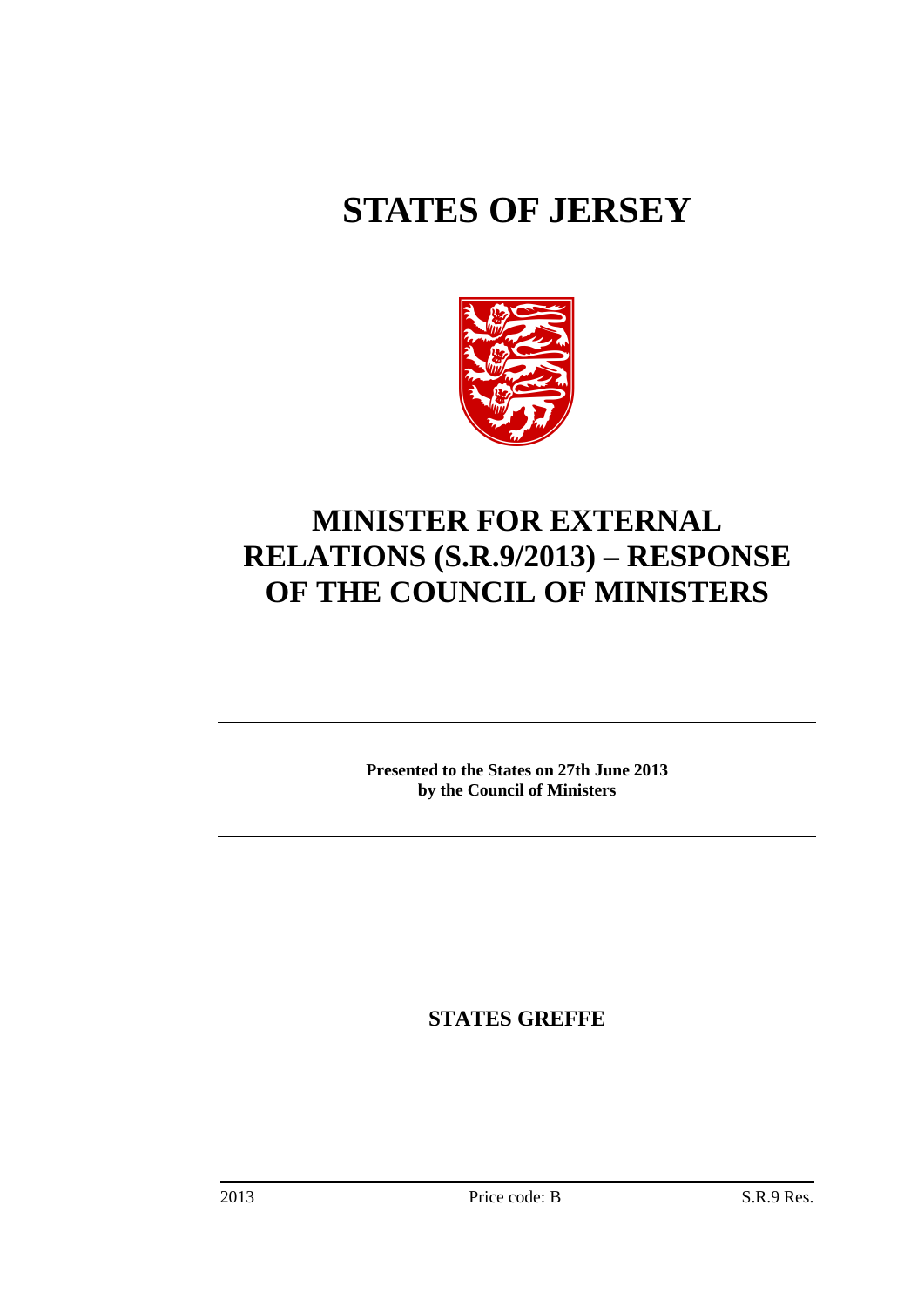#### **MINISTER FOR EXTERNAL RELATIONS (S.R.9/2013) – RESPONSE OF THE COUNCIL OF MINISTERS**

**Ministerial Response to:** S.R.9/2013

**Review title:** Minister for External Relations

**Scrutiny Panel:** Corporate Services

#### **INTRODUCTION**

We are grateful to Scrutiny for conducting this review, which has been considered carefully by the Council of Ministers. The Panel suggests a brief pause while the Assembly considers broader changes arising from the referendum. This needs to be balanced by the need, now more than ever, to do all that we can to protect and promote Jersey's interests abroad. The future structure of the States Assembly is an important issue, but so is the ability to be as effective as possible overseas in order to help safeguard the future economic prosperity of islanders. The Council of Ministers has considered the appropriate balance between these two important objectives in considering the Panel's recommendations.

#### **FINDINGS**

|                | <b>Findings</b>                                                                                                                                                                                                                                                                                                                                                        | <b>Comments</b>                                                                                                                                                                                                                                                                                                  |  |  |
|----------------|------------------------------------------------------------------------------------------------------------------------------------------------------------------------------------------------------------------------------------------------------------------------------------------------------------------------------------------------------------------------|------------------------------------------------------------------------------------------------------------------------------------------------------------------------------------------------------------------------------------------------------------------------------------------------------------------|--|--|
| 1              | Chief Minister is politically<br>The<br>responsible for external relations<br>although other Ministers are involved,<br>particularly the Ministers for Treasury<br>and Resources and for Economic<br>Development.                                                                                                                                                      | Agreed.                                                                                                                                                                                                                                                                                                          |  |  |
| $\overline{2}$ | External relations are undertaken in<br>accordance with the common policy of<br>the Council of Ministers. In November<br>2012, the current Council became the<br>first to publish a discrete policy on<br>external relations. The States of Jersey<br>Law 2005 places no obligation on the<br>Council to lodge its common policy for<br>debate by the States Assembly. | Agreed.                                                                                                                                                                                                                                                                                                          |  |  |
| 3              | The establishment of the Financial<br>and External Relations<br><b>Services</b><br>Advisory Group (FERAG) in 2011 as a<br>of<br>ensuring co-ordinated<br>means<br>development and delivery of policy is<br>to be welcomed. There needs to be<br>requisite transparency<br>regarding<br>FERAG's work.                                                                   | The Financial Services and External<br>Relations Advisory Group (FERAG)<br>was constituted by the Council of<br>Ministers in October 2012. This is<br>consistent with the recommendation<br>within the Machinery of Government<br>Review Sub-Committee: Interim Report<br>April 2013 (R.39/2013) that: "Advisory |  |  |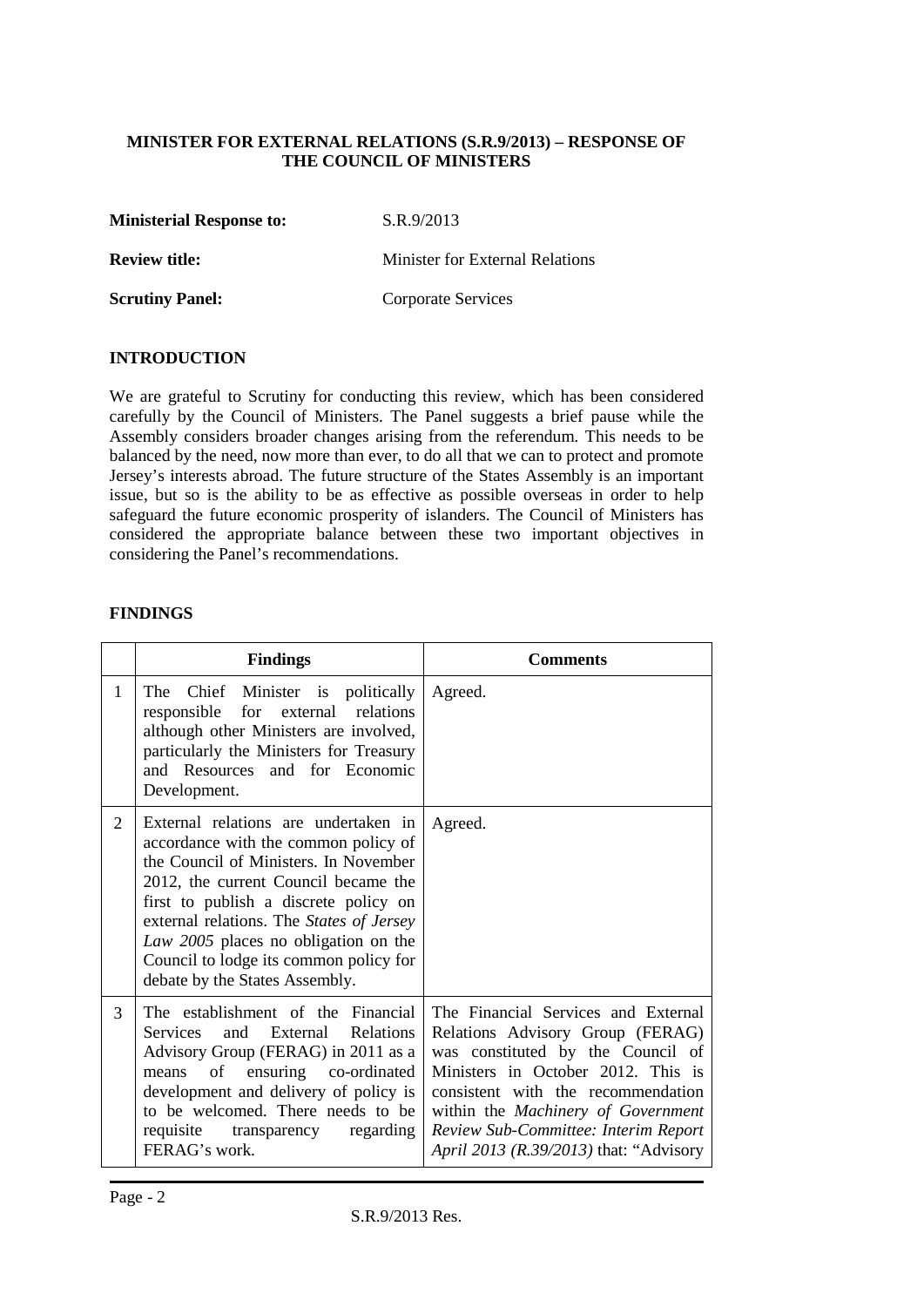|                | <b>Findings</b>                                                                                                                                                                                                                                                                                                                                                                                                                                                                                                                                                           | <b>Comments</b>                                                                                                                                                                                         |
|----------------|---------------------------------------------------------------------------------------------------------------------------------------------------------------------------------------------------------------------------------------------------------------------------------------------------------------------------------------------------------------------------------------------------------------------------------------------------------------------------------------------------------------------------------------------------------------------------|---------------------------------------------------------------------------------------------------------------------------------------------------------------------------------------------------------|
|                |                                                                                                                                                                                                                                                                                                                                                                                                                                                                                                                                                                           | or oversight groups that are intended to<br>progress the development or revision of<br>policy falling within the remit of 2 or<br>more Ministers should be constituted<br>by the Council of Ministers." |
| $\overline{4}$ | The Bailiff and His Excellency the<br>Lieutenant Governor have no political<br>responsibility in respect of external<br>relations but work closely with the<br>Chief Minister in receiving<br>an<br>increasing number of distinguished<br>visitors to the Island. The Bailiff can<br>also offer constitutional advice to<br>Ministers whilst His Excellency deals<br>with Crown appointments and is a<br>point of contact between the Island's<br>authorities and the UK Government.                                                                                      | Agreed.                                                                                                                                                                                                 |
| 5              | The Island's external relations are<br>undertaken within the context of its<br>constitutional position as a Crown<br>Dependency. Jersey is not recognised<br>internationally as a sovereign State but<br>as a territory for which the UK is<br>responsible. However,<br>the<br>UK.<br>Government has recognised that the<br>Island has an international identity<br>which is different from that of the UK<br>has<br>supported the<br>of<br>and<br>use<br>entrustments as a means by which the<br>Island might represent its own interests<br>on the international stage. | Agreed.                                                                                                                                                                                                 |
| 6              | The Minister for External Relations<br>would be subject to the provisions of<br>the States of Jersey Law 2005 and the<br>Standing Orders of the States of Jersey<br>like any other Minister. The Minister<br>would be a corporation sole under<br>Article 26 of the Law.                                                                                                                                                                                                                                                                                                  | Agreed.                                                                                                                                                                                                 |
| 7              | A number of reasons have been given<br>for establishing a Minister for External<br>Relations: (i) it is the international<br>norm for external relations to be shared<br>by the 'head of government' and a<br>minister for external relations; (ii) it<br>would improve accountability to the<br>Council of Ministers, the<br><b>States</b><br>Assembly<br>and provide clarity for<br>islanders;<br>(iii)<br>it would enhance                                                                                                                                             | Agreed.                                                                                                                                                                                                 |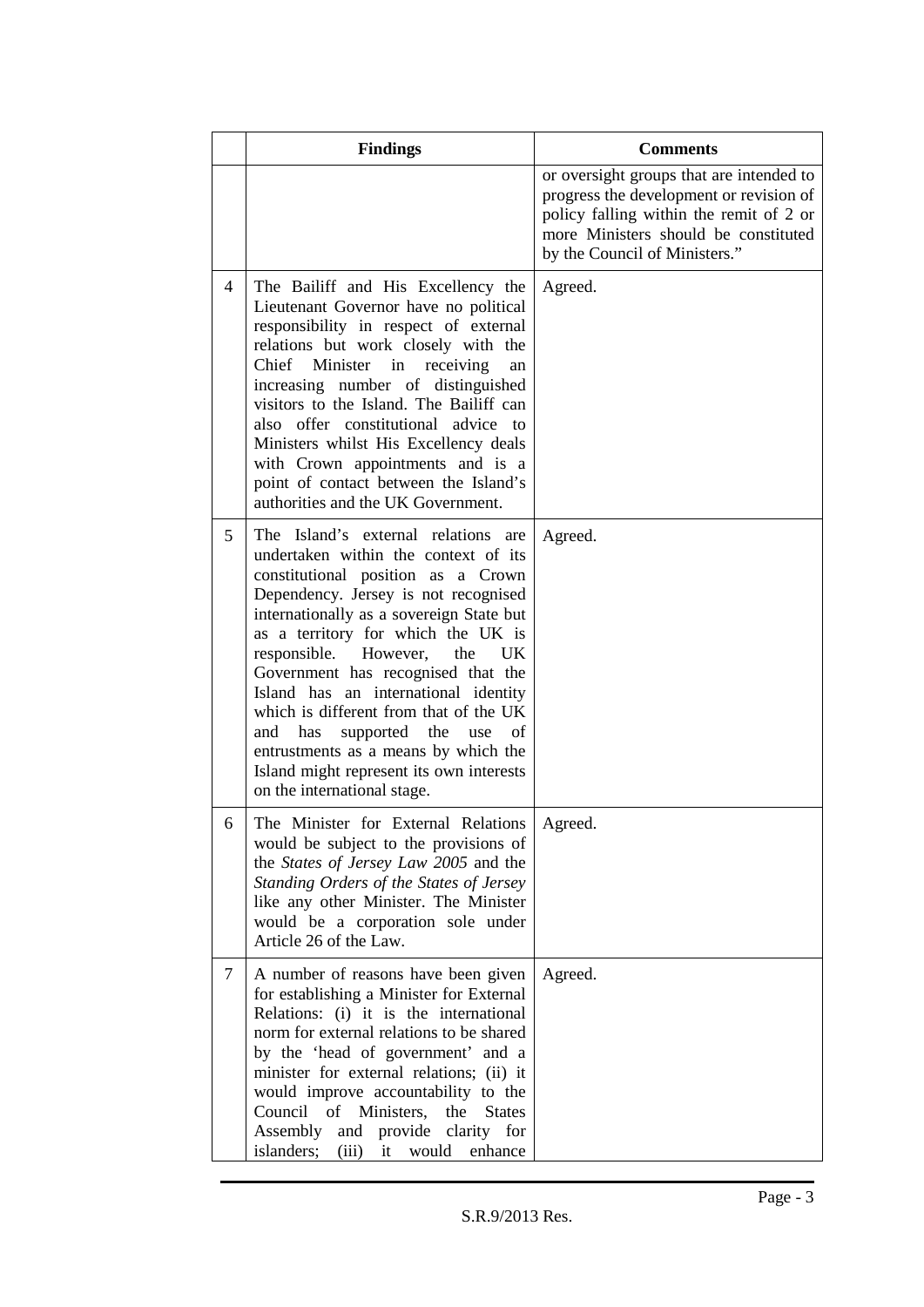|    | <b>Findings</b>                                                                                                                                                                                                                                                                                                                                                   | <b>Comments</b>                                                                                                                                                                                                                                                                                                                                                                                                                                                                                                                                                                                                                                                                                                                                                                                                                                                                                                |
|----|-------------------------------------------------------------------------------------------------------------------------------------------------------------------------------------------------------------------------------------------------------------------------------------------------------------------------------------------------------------------|----------------------------------------------------------------------------------------------------------------------------------------------------------------------------------------------------------------------------------------------------------------------------------------------------------------------------------------------------------------------------------------------------------------------------------------------------------------------------------------------------------------------------------------------------------------------------------------------------------------------------------------------------------------------------------------------------------------------------------------------------------------------------------------------------------------------------------------------------------------------------------------------------------------|
|    | delivery of the common policy for<br>external relations; (iv) it would help to<br>co-ordinate assistance<br>for<br>other<br>Ministers<br>with<br>significant<br>a<br>international aspect to their portfolios;<br>$(v)$ it<br>would offer<br>other<br>and<br>jurisdictions a single, recognisable<br>representative at Ministerial level.                         |                                                                                                                                                                                                                                                                                                                                                                                                                                                                                                                                                                                                                                                                                                                                                                                                                                                                                                                |
| 8  | Recent years have seen significant<br>developments in Jersey's international<br>identity and there is a need for the<br>Island<br>to<br>be<br>well-represented<br>externally.                                                                                                                                                                                     | Agreed.                                                                                                                                                                                                                                                                                                                                                                                                                                                                                                                                                                                                                                                                                                                                                                                                                                                                                                        |
| 9  | Given FERAG was created to co-<br>ordinate the Island's external relations,<br>it is difficult to see how the creation of<br>a Minister for External Relations would<br>in itself enhance current co-ordination<br>and delivery of policy.                                                                                                                        | The reasons for the establishment of a<br>Minister for External Relations, are<br>noted in the Panel's finding number 7,<br>above, namely: (i) it is the international<br>norm for external relations to be shared<br>by the 'head of government' and a<br>minister for external relations; (ii) it<br>would improve accountability to the<br>Council of Ministers,<br>the<br><b>States</b><br>Assembly and provide clarity for<br>islanders; (iii)<br>it would enhance<br>delivery of the common policy for<br>external relations; (iv) it would help to<br>co-ordinate<br>assistance<br>other<br>for<br>Ministers<br>significant<br>with<br>a<br>international aspect to their portfolios;<br>would<br>offer<br>it<br>other<br>(v)<br>and<br>jurisdictions a single, recognisable<br>at Ministerial level.<br>representative<br>FERAG has a role to play, but cannot<br>deliver all 5 of these improvements. |
| 10 | The other Crown Dependencies have<br>yet to create a Minister for External<br>Relations.                                                                                                                                                                                                                                                                          | Agreed.                                                                                                                                                                                                                                                                                                                                                                                                                                                                                                                                                                                                                                                                                                                                                                                                                                                                                                        |
| 11 | We were informed that an Assistant<br>Minister did not have sufficient status<br>undertake<br>relations<br>external<br>to<br>effectively on behalf of the Island.<br>However,<br>the<br>Island<br>is<br>already<br>represented externally by the Chief<br>Minister and other Ministers and the<br>immediate need for a new Minister is<br>not therefore apparent. | The Chief Minister cannot be available<br>on all the occasions when a foreign<br>minister with the necessary ministerial<br>status is required to represent the best<br>interest of the Island. Only if the Chief<br>Minister is not expected to have<br>significant domestic responsibilities<br>could he or she devote the necessary<br>relations.<br>The<br>time<br>to<br>external<br>establishment<br>of<br>Minister<br>for<br>a a<br>External<br>Relations<br>therefore<br>is                                                                                                                                                                                                                                                                                                                                                                                                                             |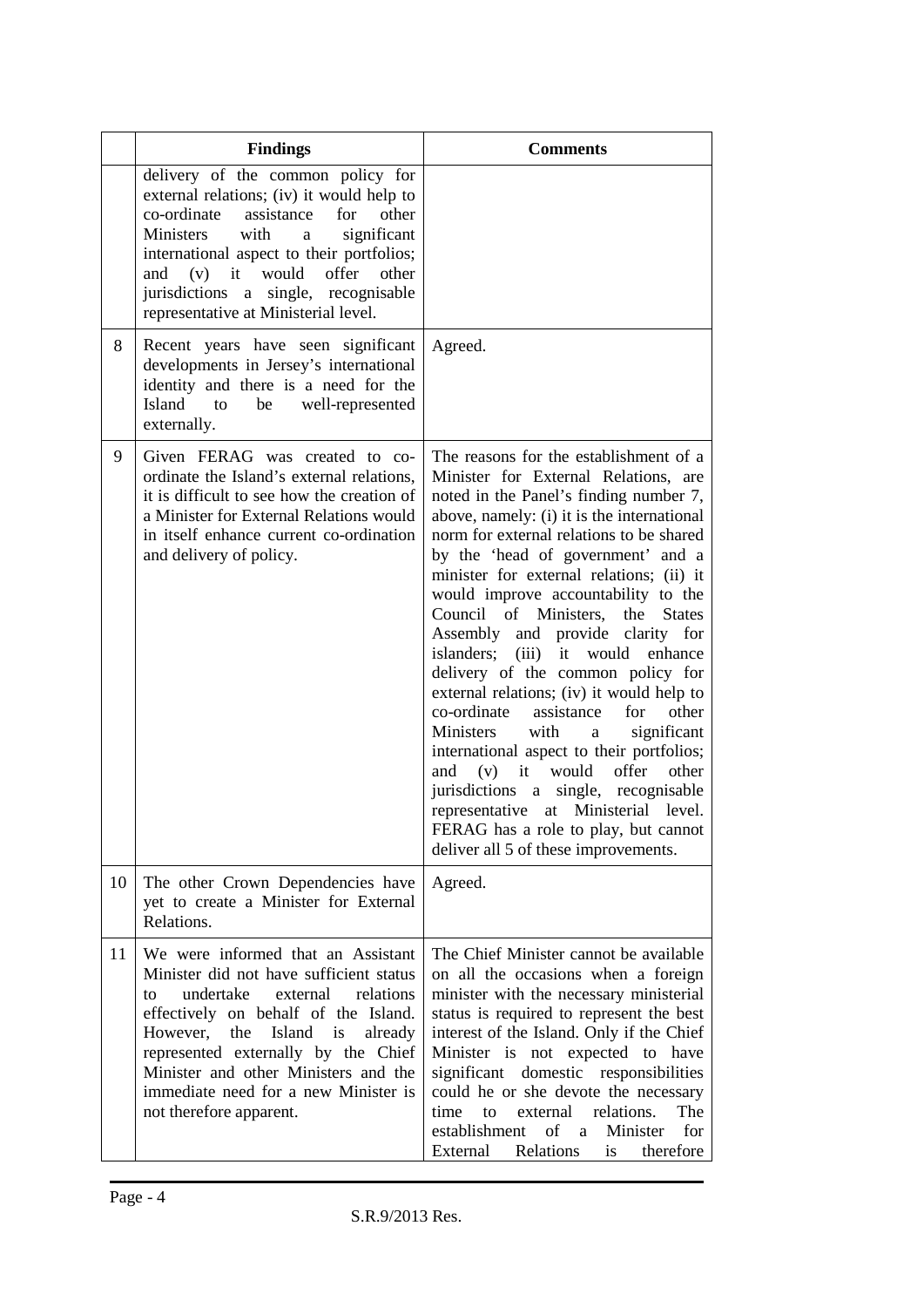|    | <b>Findings</b>                                                                                                                                                                                                                                                                                                                                                                                                                                                                                                  | <b>Comments</b>                                                                                                                                                                                                                                                                                                                                                                                                                                                                                          |  |  |
|----|------------------------------------------------------------------------------------------------------------------------------------------------------------------------------------------------------------------------------------------------------------------------------------------------------------------------------------------------------------------------------------------------------------------------------------------------------------------------------------------------------------------|----------------------------------------------------------------------------------------------------------------------------------------------------------------------------------------------------------------------------------------------------------------------------------------------------------------------------------------------------------------------------------------------------------------------------------------------------------------------------------------------------------|--|--|
|    |                                                                                                                                                                                                                                                                                                                                                                                                                                                                                                                  | necessary.                                                                                                                                                                                                                                                                                                                                                                                                                                                                                               |  |  |
| 12 | The<br>budget underpinning<br>the<br>International Affairs Section of the<br>Chief Minister's Department<br>has<br>grown from £393,765 in 2008<br>to<br>£920,700 in 2013 and will grow further<br>to £1,699,600 in 2015. Meanwhile, the<br>size of the Section has grown from<br>2 FTE to 6 FTE and is due to increase<br>to 7 FTE. This budget does not include<br>resources which other departments,<br>both ministerial and non-ministerial,<br>may devote to the work on the Island's<br>external relations. | As agreed by the States Assembly<br>within Business Plan 2008 (P.93/2007),<br><b>Business</b><br>Plan<br>2009<br>(P.113/2008),<br>2010<br><b>Business</b><br>Plan<br>(P.179/2009),<br>Plan<br>2011<br>(P.99/2010),<br><b>Business</b><br>Business Plan 2012 (P.123/2011) and<br>Medium Term Financial Plan 2013-<br>2015 (P.69/2012).                                                                                                                                                                    |  |  |
| 13 | The Panel was informed that<br>the<br>establishment of<br>Minister<br>a<br>for<br>External Relations is not connected to a<br>decision<br>about<br>Jersey<br>seeking<br>independence from the UK.                                                                                                                                                                                                                                                                                                                | Agreed.                                                                                                                                                                                                                                                                                                                                                                                                                                                                                                  |  |  |
| 14 | Jersey's external relations are a growth<br>area. There would not appear to be any<br>guarantee that further resources will<br>not be requested for the subsequent<br>MTFP period of 2016 to 2018.                                                                                                                                                                                                                                                                                                               | The Chief Minister and Council of<br>Ministers are not able to bind their<br>successors in this or other policy areas<br>and future governments could propose<br>to the States Assembly either increases<br>or decreases in resources according to<br>their priorities. MTFP 2016 to 2018<br>would need to be agreed by the States<br>Assembly.                                                                                                                                                          |  |  |
| 15 | When considering the appointment of<br>new Ministers, consideration needs to<br>be given not only to the resource<br>Ministerial<br>of<br>requirements<br>Departments,<br>but<br>also<br>to<br>any<br>consequential impact on other areas of<br>public administration.                                                                                                                                                                                                                                           | Agreed. However, undertaking such a<br>consideration should be proportionate<br>and where the resource requirements<br>are not likely to be significant in the<br>context of overall resource allocations,<br>these should be captured within a light<br>touch approach.                                                                                                                                                                                                                                 |  |  |
| 16 | Although the Panel was advised that<br>the creation of a Minister for External<br>Relations would not lead to<br>any<br>changes in the current undertaking of<br>external relations, the Panel remains<br>concerned that the creation of a new<br>Minister could impact upon<br>the<br>Bailiff's role.                                                                                                                                                                                                           | The Panel's concern is not consistent<br>with the evidence provided by the<br>Bailiff. The Bailiff wrote to the Panel<br>on 7th May 2013 regarding this matter<br>and stated quite clearly that: "I do not<br>see that the appointment of a Minister<br>for External Relations would have any<br>impact on the Bailiff's role. His advice<br>might in future be tendered to that<br>Minister rather than to the Chief<br>Minister but otherwise the position so<br>far as the Bailiff is concerned would |  |  |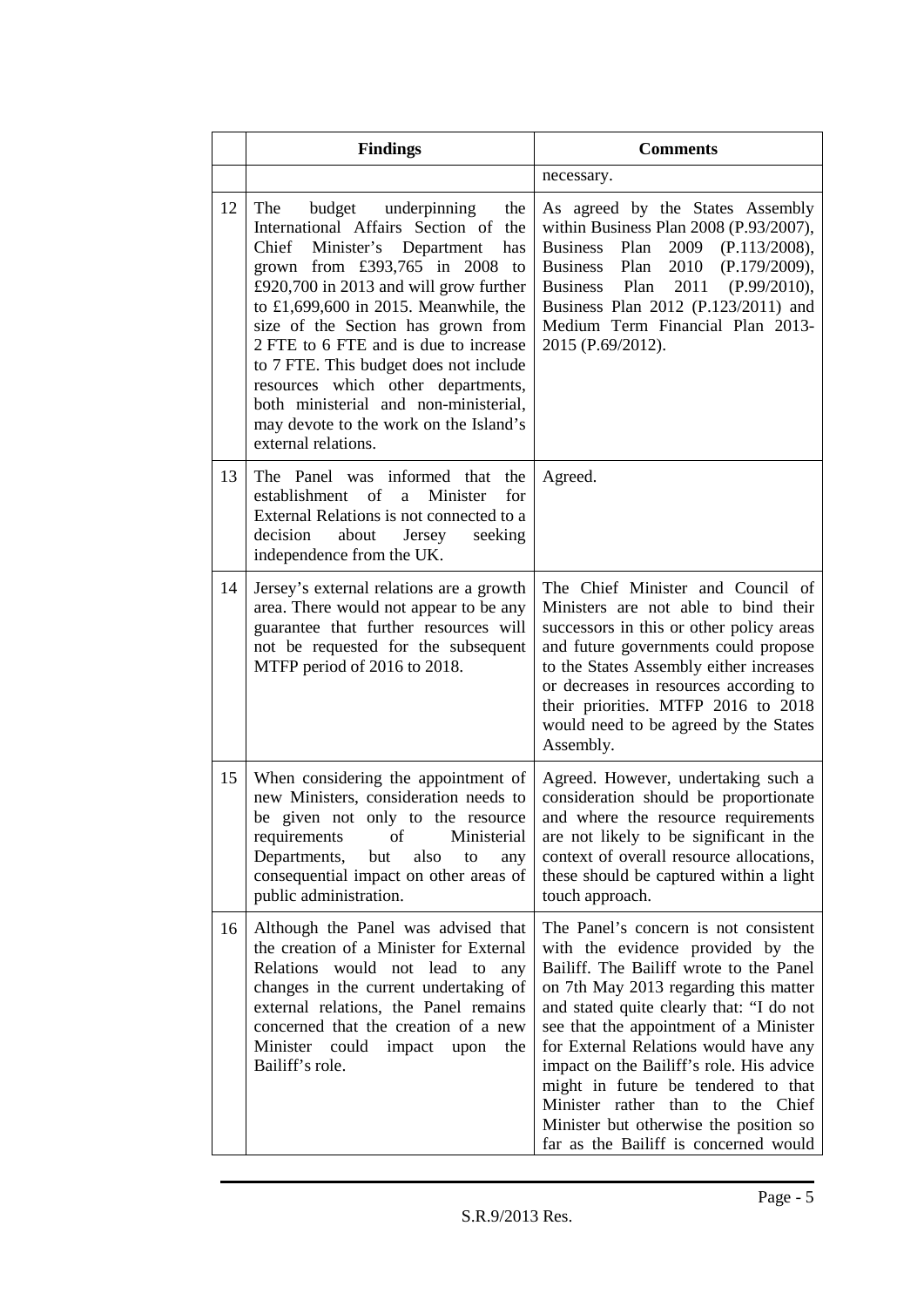|    | <b>Findings</b>                                                                                                                                                                                                                                                                                                                                                                                                                                                                                                                                                                                                                                                       | <b>Comments</b>                                                                                                                                                                                                                                                                                                                                                                                                                                                                                                                                                                                                                                                                                                                                                                                                                                                                                                                                                                                                                                                                                                                                                                                                                                    |  |  |
|----|-----------------------------------------------------------------------------------------------------------------------------------------------------------------------------------------------------------------------------------------------------------------------------------------------------------------------------------------------------------------------------------------------------------------------------------------------------------------------------------------------------------------------------------------------------------------------------------------------------------------------------------------------------------------------|----------------------------------------------------------------------------------------------------------------------------------------------------------------------------------------------------------------------------------------------------------------------------------------------------------------------------------------------------------------------------------------------------------------------------------------------------------------------------------------------------------------------------------------------------------------------------------------------------------------------------------------------------------------------------------------------------------------------------------------------------------------------------------------------------------------------------------------------------------------------------------------------------------------------------------------------------------------------------------------------------------------------------------------------------------------------------------------------------------------------------------------------------------------------------------------------------------------------------------------------------|--|--|
|    |                                                                                                                                                                                                                                                                                                                                                                                                                                                                                                                                                                                                                                                                       | seem to be unaltered."                                                                                                                                                                                                                                                                                                                                                                                                                                                                                                                                                                                                                                                                                                                                                                                                                                                                                                                                                                                                                                                                                                                                                                                                                             |  |  |
| 17 | The Regulations, if approved, would<br>not simply apply to how this Chief<br>Minister and his Minister for External<br>Relations but to all future Chief<br>Ministers and Ministers for External<br>Relations. Future Chief Ministers may<br>wish to take sole responsibility for<br>external relations. Although it has been<br>suggested that<br>accountability for<br>external relations might be improved as<br>the new Minister would be subjected to<br>Scrutiny and questions in the States<br>Assembly, the fact that responsibility<br>would be shared between the new<br>Minister and the Chief Minister could<br>in fact blur the lines of accountability. | The Chief Minister can lodge draft<br>Regulations to propose the abolition of<br>any Ministerial office using<br>the<br>provisions that already exist in the<br>States of Jersey Law 2005. Therefore,<br>if a future Chief Minister wished to<br>devote his or her time to external<br>relations rather than domestic matters,<br>then they could lodge the necessary<br>draft Regulations to<br>abolish<br>the<br>Minister for External Relations.<br>Accountability would be improved.<br>There<br>would<br>be<br>enhanced<br>accountability to<br>the<br>Council of<br>Ministers, improved accountability to<br><b>States</b><br>Assembly<br>and,<br>most<br>the<br>additional<br>clarity<br>importantly,<br>for<br>islanders in holding their Government<br>to account in the increasingly important<br>area of UK and international relations.<br>The international norm for foreign<br>affairs<br>be<br>the<br>to<br>concurrent<br>responsibility of the Head<br>of<br>Government (Chief Minister)<br>and<br>Minister for Foreign Affairs (Minister<br>for External Relations) is met by<br>hundreds of governments worldwide<br>who are successfully held to account<br>respective<br>cabinets,<br>their<br>by<br>parliaments and citizens. |  |  |
| 18 | Creating<br>Minister<br>could<br>new<br>a<br>compound current problems with<br>Ministerial Government as, unless and<br>until these matters are addressed, it<br>merely establish<br>would<br>another<br>Minister as corporation sole over which<br>the Chief Minister has<br>limited<br>influence.                                                                                                                                                                                                                                                                                                                                                                   | The Machinery of Government Review<br>Sub-Committee: Interim<br>Report<br>April 2013 (R.39/2013) recommended<br>that: "PPC should lodge 'au Greffe' an<br>amendment to the States of Jersey<br>Law 2005 that, if adopted, would<br>empower the Chief Minister to dismiss<br>a Minister."<br>In consultation with the Council of<br>Ministers, the Chief Minister has<br>confirmed that he is content for the<br>Privileges and Procedures Committee<br>(PPC) to proceed with the lodging of<br>such an amendment to the States of<br>Jersey Law 2005, which will reflect the<br>recommendation of Sir Cecil Clothier's<br>Report of the Review Panel on the<br>Machinery of Government in Jersey,                                                                                                                                                                                                                                                                                                                                                                                                                                                                                                                                                  |  |  |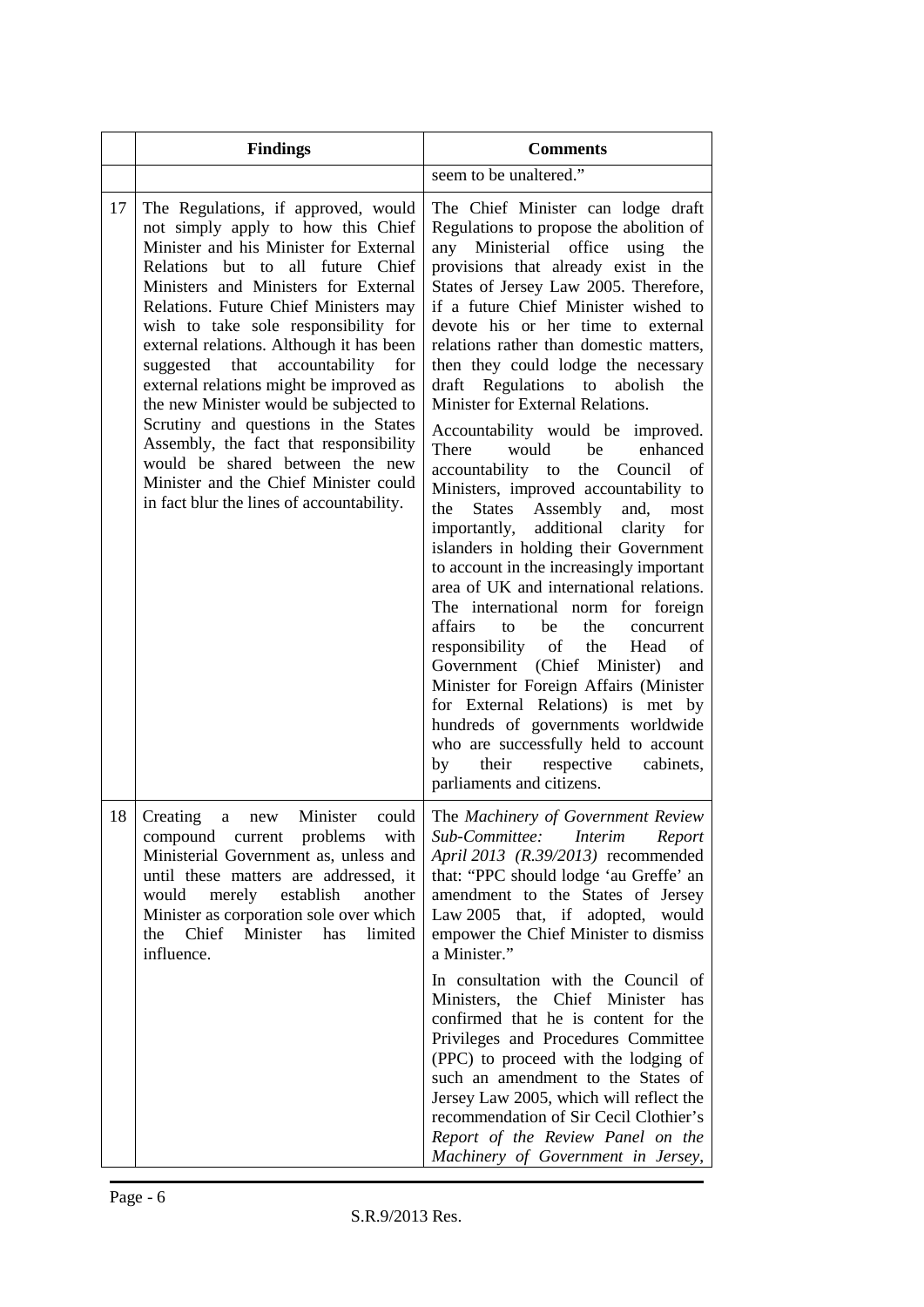|    | <b>Findings</b>                                                                                                                                                                                                                                                                                                                                                                                                                                                                                                                                                                                                                                                                             | <b>Comments</b>                                                                                                  |
|----|---------------------------------------------------------------------------------------------------------------------------------------------------------------------------------------------------------------------------------------------------------------------------------------------------------------------------------------------------------------------------------------------------------------------------------------------------------------------------------------------------------------------------------------------------------------------------------------------------------------------------------------------------------------------------------------------|------------------------------------------------------------------------------------------------------------------|
|    |                                                                                                                                                                                                                                                                                                                                                                                                                                                                                                                                                                                                                                                                                             | published in December 2000, which<br>recommended the "Chief Minister to<br>have the power to dismiss Ministers". |
| 19 | The Council of Ministers has agreed to<br>pursue the creation of a new Minister<br>notwithstanding work being undertaken<br>elsewhere on the composition of the<br>States Assembly and the Machinery of<br>Government. Reducing the size of the<br>Assembly would undoubtedly impact<br>upon the Machinery of Government,<br>the number of Ministers and the<br>specified portfolios those Ministers<br>should hold. As PPC has indicated, this<br>raises the question of whether this is<br>the right time to seek the appointment<br>of a new Minister when more wide-<br>reaching discussions about the size of<br>the Assembly and the Machinery of<br>Government are already expected. | See response to Recommendation 5.                                                                                |

### **RECOMMENDATIONS**

|                | <b>Recommendations</b>                                                                                                                                                                                                                                                                                | To | Accept/<br><b>Reject</b> | <b>Comments</b>                                                                                                                                                                                                                                                                                                                                                   | Date of<br>Action/<br><b>Completion</b>                                                 |
|----------------|-------------------------------------------------------------------------------------------------------------------------------------------------------------------------------------------------------------------------------------------------------------------------------------------------------|----|--------------------------|-------------------------------------------------------------------------------------------------------------------------------------------------------------------------------------------------------------------------------------------------------------------------------------------------------------------------------------------------------------------|-----------------------------------------------------------------------------------------|
| $\mathbf{1}$   | Chief Minister should<br><b>The</b><br>bring forward an amendment to<br>the States of Jersey Law 2005<br>to oblige future Councils of<br>Ministers<br>lodge<br>to<br>their<br>common policy on external<br>relations for debate by the<br>States Assembly within four<br>months of their appointment. | CM | Reject                   | Whilst the case for an<br>amendment to the<br>law has not been<br>made sufficiently<br>strongly at this stage,<br>the Chief Minister<br>will request that the<br><b>Minister for External</b><br>Relations considers<br>how best to provide<br>an opportunity for the<br>Assembly to consider<br>the external relations<br>policy of the Council<br>of Ministers. | One year<br>following the<br>appointment of a<br>Minister for<br>External<br>Relations. |
| $\overline{2}$ | Minister<br>Chief<br>The<br>should<br>ensure that a report is presented<br>annually to the Assembly on the<br>work undertaken on external<br>relations.                                                                                                                                               | CM | Accept                   | The Chief Minister<br>will request that the<br><b>Minister for External</b><br>Relations presents an<br>annual report to the<br>Assembly on the                                                                                                                                                                                                                   | One year<br>following the<br>appointment of a<br>Minister for<br>External<br>Relations. |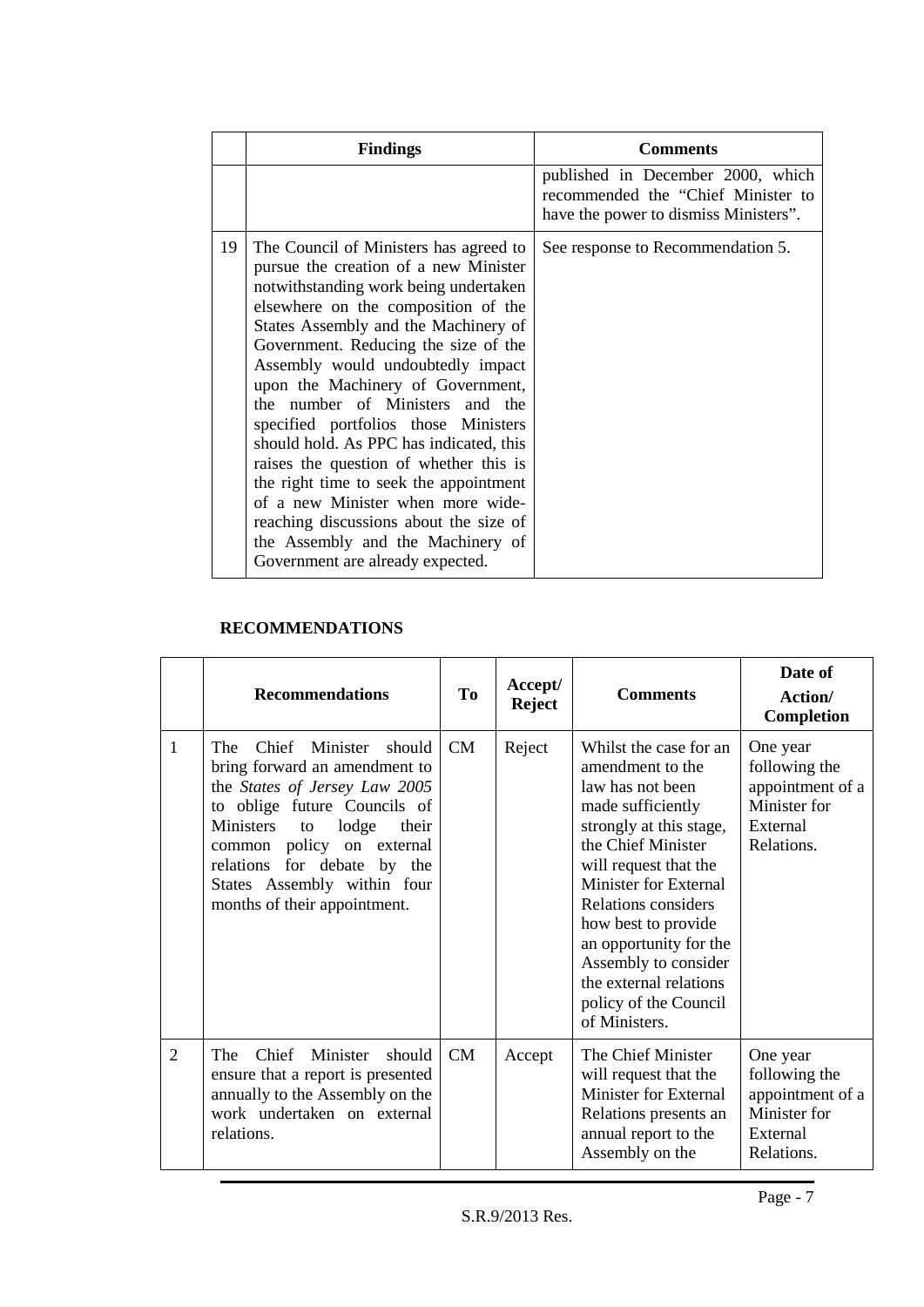|                | <b>Recommendations</b>                                                                                                                                                                                                                | To | Accept/<br><b>Reject</b> | <b>Comments</b>                                                                                                                                                                                                                                                                                                                                                                                                                                                    | Date of<br>Action/<br>Completion                                                                                                                       |
|----------------|---------------------------------------------------------------------------------------------------------------------------------------------------------------------------------------------------------------------------------------|----|--------------------------|--------------------------------------------------------------------------------------------------------------------------------------------------------------------------------------------------------------------------------------------------------------------------------------------------------------------------------------------------------------------------------------------------------------------------------------------------------------------|--------------------------------------------------------------------------------------------------------------------------------------------------------|
|                |                                                                                                                                                                                                                                       |    |                          | work undertaken by<br>the Chief Minister<br>and Minister for<br><b>External Relations</b><br>with regards to the<br>conduct of external<br>relations.                                                                                                                                                                                                                                                                                                              |                                                                                                                                                        |
| 3              | Chief Minister<br>The<br>should<br>implement an audit of all the<br>devoted<br>resources<br>to<br>the<br>Island's external relations in<br>order that the true costs of that<br>function<br>be<br>better<br>may<br>understood.        | CM | Accept                   | The Chief Minister<br>will request that the<br>Minister for External<br><b>Relations undertakes</b><br>an assessment of the<br>relevant resources in<br>both ministerial and<br>non-ministerial<br>departments and<br>includes the results<br>within the first annual<br>report to the<br>Assembly on the<br>work undertaken by<br>the Chief Minister<br>and Minister for<br><b>External Relations</b><br>with regards to the<br>conduct of external<br>relations. | One year<br>following the<br>appointment of a<br>Minister for<br>External<br>Relations.                                                                |
| $\overline{4}$ | Prior to the debate on the draft<br>Regulations, the Chief Minister<br>should ensure that the States<br>Assembly is provided with an<br>Assessment<br>of<br>Impact<br>establishing<br>a Minister<br>for<br><b>External Relations.</b> | CM | Reject                   | <b>Impact Assessments</b><br>are appropriate for<br>regulatory<br>interventions that<br>affect the private<br>sector, civil society<br>organisations and<br>public services. An<br><b>Impact Assessment is</b><br>not appropriate where<br>changes to public<br>administration costs<br>are within the scope<br>of operational<br>efficiency. The<br>Minister for Treasury<br>and Resources wrote<br>to the Panel on 28th<br>March 2013 and<br>confirmed that:     | <b>Chief Minister</b><br>to seek required<br>information<br>from the<br>Greffier of the<br>States before the<br>debate on the<br>draft<br>Regulations. |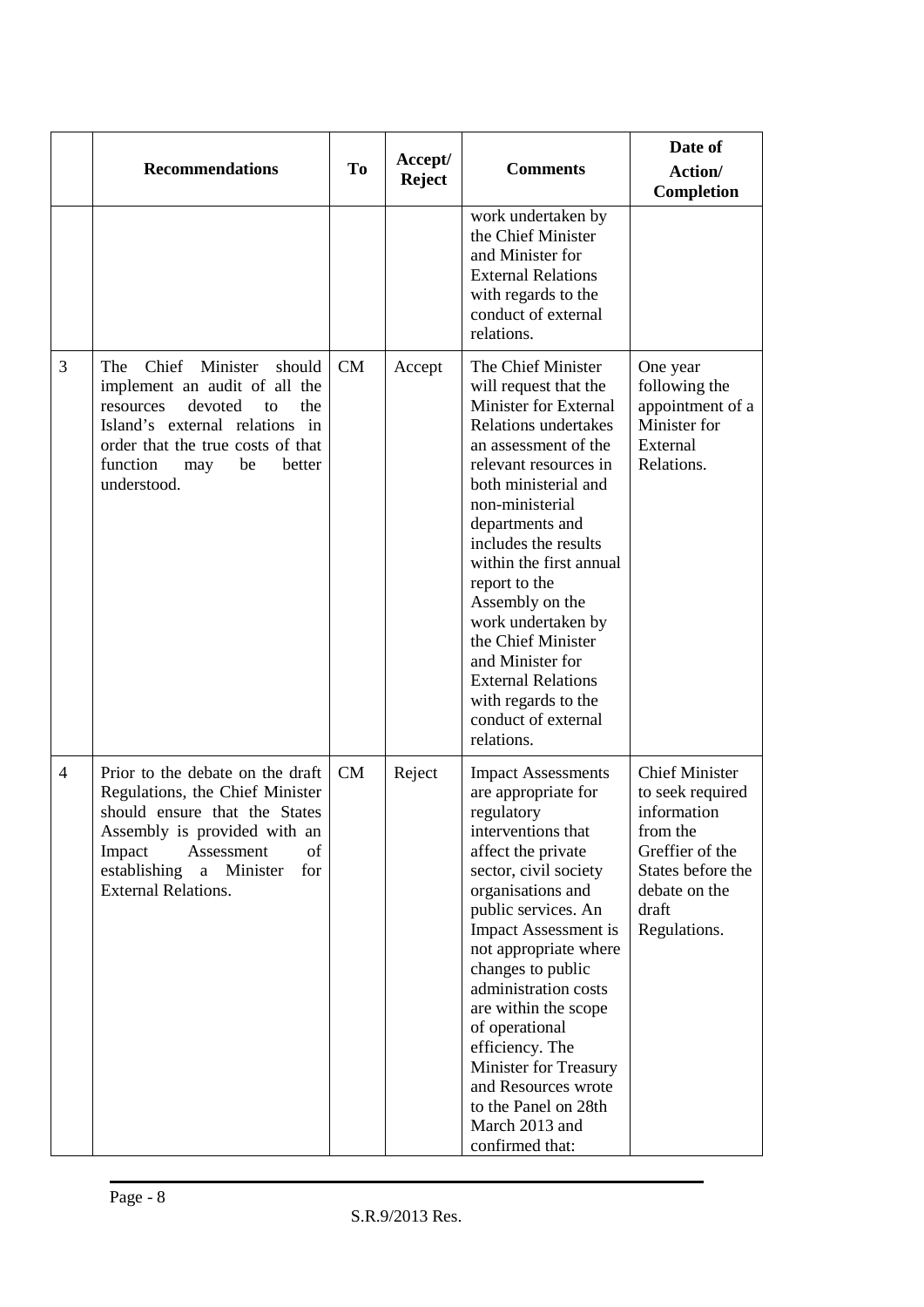|   | <b>Recommendations</b>                                                                                                                                                | <b>To</b> | Accept/<br><b>Reject</b> | <b>Comments</b>                                                                                                                                                                                                                                                                                                                                                                                                                                                                                                                                                                                                                                                                                                                                                                                                                                                                                                                                   | Date of<br>Action/<br>Completion                                                                      |
|---|-----------------------------------------------------------------------------------------------------------------------------------------------------------------------|-----------|--------------------------|---------------------------------------------------------------------------------------------------------------------------------------------------------------------------------------------------------------------------------------------------------------------------------------------------------------------------------------------------------------------------------------------------------------------------------------------------------------------------------------------------------------------------------------------------------------------------------------------------------------------------------------------------------------------------------------------------------------------------------------------------------------------------------------------------------------------------------------------------------------------------------------------------------------------------------------------------|-------------------------------------------------------------------------------------------------------|
|   |                                                                                                                                                                       |           |                          | "Creating this role"<br>has no direct resource<br>implications, as a<br>post of Assistant<br>Minister would<br>simply be replaced by<br>a post of Minister,<br>but such a change<br>would deliver an<br>essential<br>improvement to the<br>ability of the<br>government to<br>represent the best<br>interest of the island<br>overseas."<br>The improved<br>accountability that<br>would result from the<br>establishment of a<br>Minister for External<br>Relations may have<br>resource implications<br>for Scrutiny. It might<br>be expected that any<br>such additional cost<br>is within the scope of<br>operational efficiency<br>and so an impact<br>assessment is<br>unnecessary.<br>However, the Chief<br>Minister will write to<br>the Greffier of the<br>States prior to the<br>debate to seek<br>information regarding<br>the costs of<br>scrutinising a<br>Minister and will<br>share the information<br>received with the<br>Panel. |                                                                                                       |
| 5 | The States Assembly should not<br>be asked to approve proposals<br>for a Minister for External<br>until wider issues<br>Relations<br>the Machinery<br>regarding<br>of | <b>CM</b> | Accept                   | There is a pressing<br>need to establish a<br>Minister for External<br>Relations. However,<br>the views of the Panel                                                                                                                                                                                                                                                                                                                                                                                                                                                                                                                                                                                                                                                                                                                                                                                                                              | <b>Chief Minister</b><br>to request before<br>the 16th July<br>2013 sitting that<br>the debate is re- |